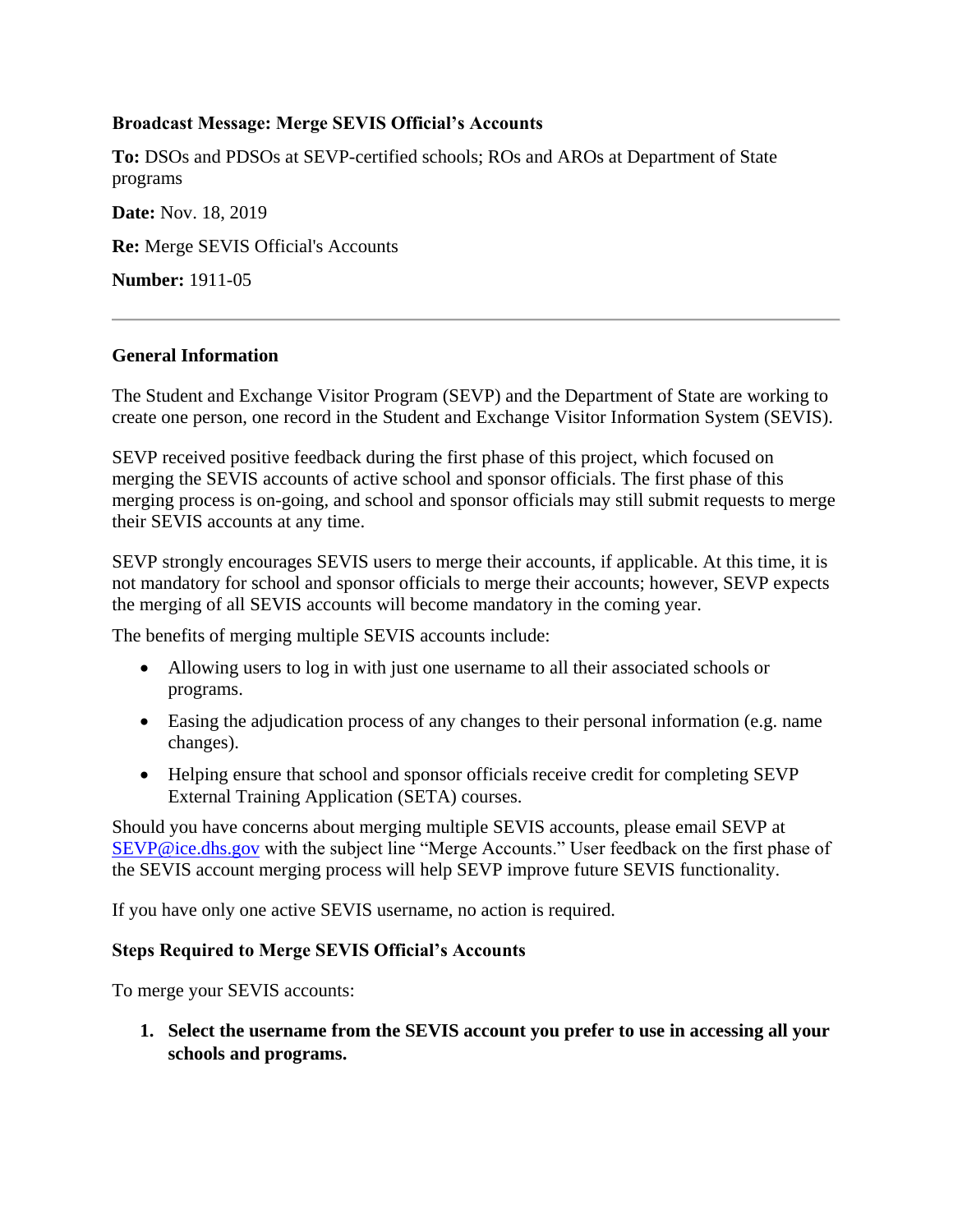**Note:** The title and email address associated with this username will be the one used throughout SEVIS, regardless of school or program, and will appear on all forms in the system; including Forms I-20, "Certificate of Eligibility for Nonimmigrant Student Status," and Forms DS-2019, "Certificate of Eligibility for Exchange Visitor (J-1) Status." If you wish to list more than one title, the title field has a 60-character limit. Changes to email addresses and titles are done as an edit to the Form I-17, "Petition for Approval of School for Attendance by Nonimmigrant Student," or DS-3036, "Exchange Visitor Program Application."

# **2. Make sure your name is the same on all your SEVIS accounts (middle names do not need to match or be included.)**

**Note:** You must complete this step before proceeding to step 3. If your names do not match, see the [SEVIS Job Aid: Update School Officials](https://studyinthestates.dhs.gov/sevis-help-hub/learn-more/sevis-job-aids/sevis-job-aid-update-school-officials) for instructions on how to update your name on the appropriate Form I-17 or DS-3036. This change requires SEVP adjudication. Submit your request to merge your accounts after the name change is completed in SEVIS.

### **3. Submit request to merge accounts.**

a. Send an email to **SEVP@ice.dhs.gov** with the subject line "Merge Accounts."

| Last<br><b>Name</b> | <b>First</b><br><b>Name</b> | Active<br><b>Usernames</b> | <b>School or</b><br>Program<br><b>Name</b> | School or<br>Program<br><b>Number</b> | <b>User Role</b><br>(PDSO,<br>DSO, RO,<br>or ARO) | (Y/N) | Batch   Username<br>Going<br>Forward<br>(Y/N) |
|---------------------|-----------------------------|----------------------------|--------------------------------------------|---------------------------------------|---------------------------------------------------|-------|-----------------------------------------------|
|                     |                             |                            |                                            |                                       |                                                   |       |                                               |
|                     |                             |                            |                                            |                                       |                                                   |       |                                               |

b. Use this table below when submitting your merge request.

- c. Include in your merge request:
	- Your last name and first name.
	- Your currently active SEVIS usernames, the respective organizations, and your user roles.
	- Whether each organization uses the batch process.
	- Which username you wish all accounts to be merged under, as this will be the login username you use after the merge is completed.

**Note:** See the [SEVIS Job Aid: Merging SEVIS Accounts](https://studyinthestates.dhs.gov/assets/Merging_SEVIS_User_Accounts.pdf) for more detailed information.

#### **Example of completed table:**